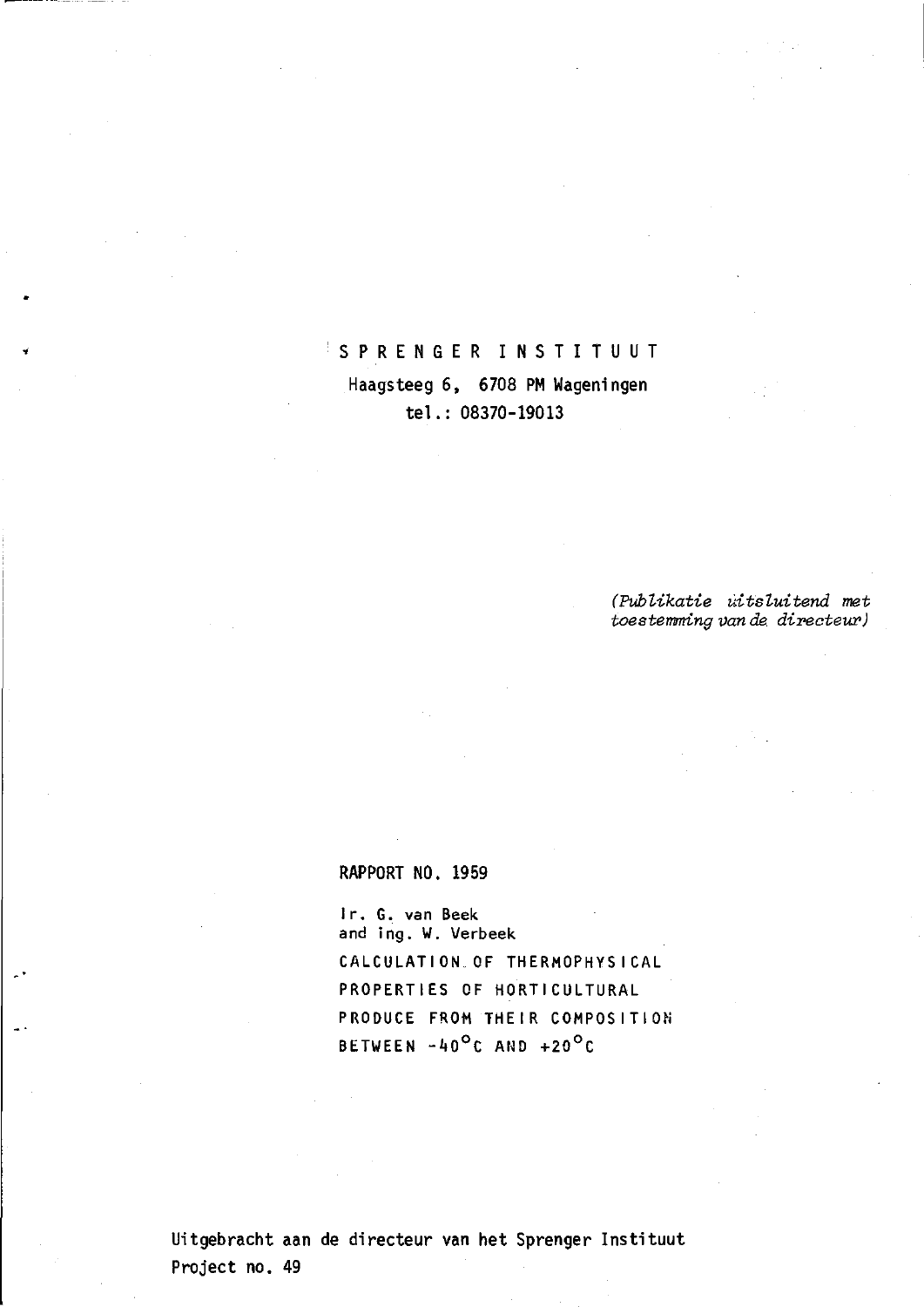# CONTENTS blz.

 $\bar{\beta}$ 

 $\lambda \sim 10^4$ 

 $\frac{1}{1}$ 

 $\bar{1}$ 

 $\frac{1}{2} \sum_{i=1}^{2} \frac{1}{2} \sum_{j=1}^{2} \frac{1}{2}$ 

 $\hat{\mathcal{A}}$ 

| 1.0        | INTRODUCTION                                     | 3  |
|------------|--------------------------------------------------|----|
| 2.0<br>2.1 | CALCULATION OF THE DENSITY<br>Density of product | 4  |
| 2.2        | Density of bulk                                  | 4  |
| 3.0        | SPECIFIC HEAT OF PRODUCT AND BULK                | 5  |
| 3.1        | Temperature above the initial freezing point     | 5  |
| 3,2        | Temperature below the initial freezing point     |    |
| 4.0        | THERMAL CONDUCTIVITY OF PRODUCT                  | 6  |
| 5.0        | THERMAL DIFFUSIVITY                              | 8  |
| 6.0        | <b>ENTHALPY</b>                                  | 8  |
| 7.0        | <b>EXAMPLE</b>                                   | 9  |
| 8.0        | <b>LITERATURE</b>                                | 9  |
| 9.0        | SYMBOLS AND DIMENSIONS                           | 10 |

 $\bar{\gamma}$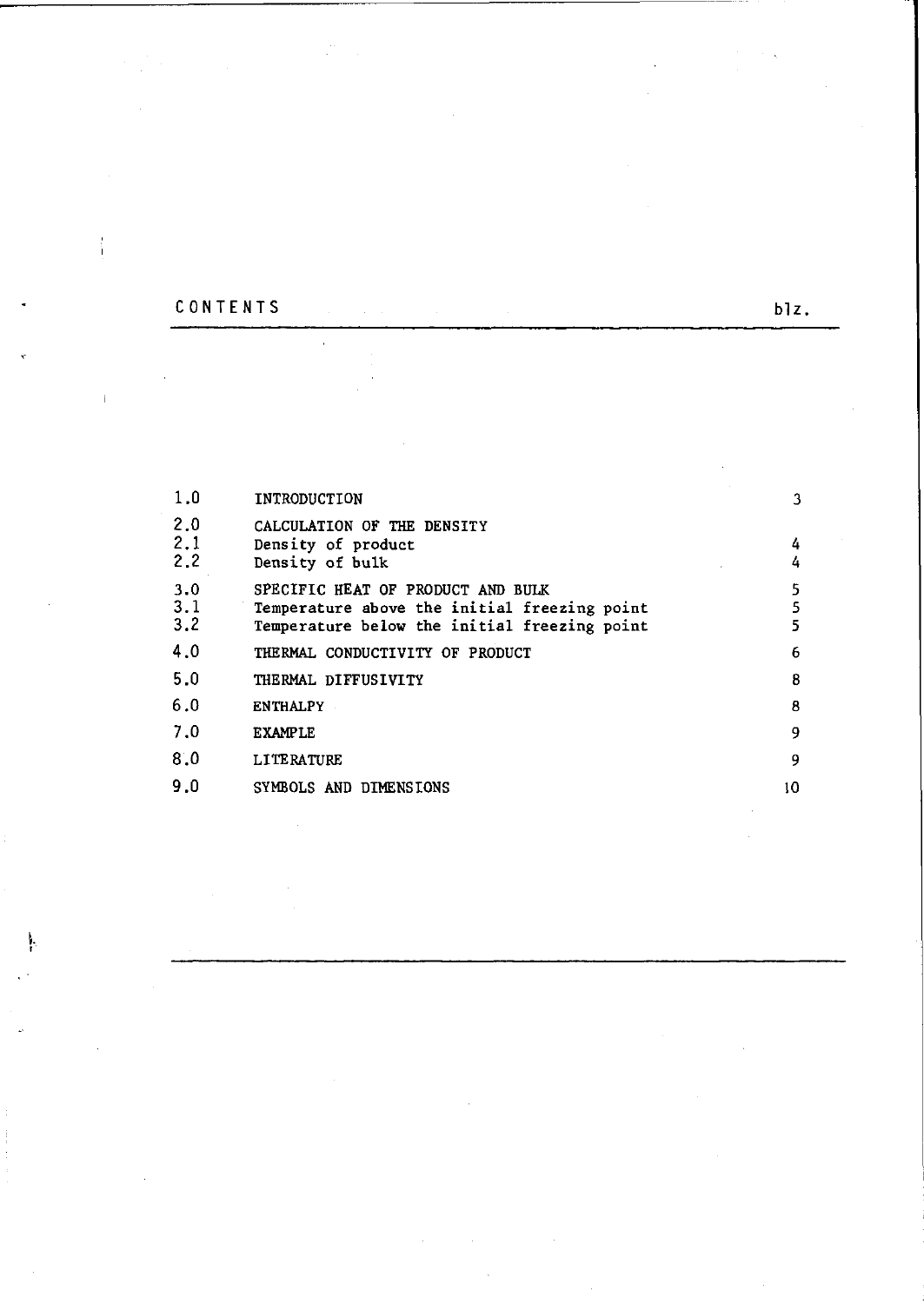$- (5)$ 

follows from:  
\n
$$
\varepsilon_{\text{air, bulk}} = 1 - \frac{\rho_{\text{measured, bulk}}}{\rho_{\text{pr}}}
$$
\n(3)

| 3.1<br>Temperature above the initial freezing point |  |
|-----------------------------------------------------|--|

The specific heat of product and bulk are almost equal because of the neglect of the mass of enclosed air. The specific heat is:

$$
c_{pr} = \text{bulk} = \Sigma (c_i \cdot g_i) \tag{4}
$$

## 3.2 Temperature below the initial freezing point

Now the water and ice fractions vary with temperature. The relation between ice fraction and temperature is given by the law of Raoult  $(3)(4)$ :

$$
g_{\mathbf{i}}^* = 1 - \frac{t_f}{t}
$$
 (5)

The specific heat is :

$$
c_{pr} = \text{bulk} = c_{\text{solids}} (1 - g_w) + c_w \cdot g_w (1 - g_i) + c_i \cdot g_i' \cdot g_w - \frac{dg_i'}{r_0 \cdot g_w \cdot \frac{d}{dt}}
$$
 (6)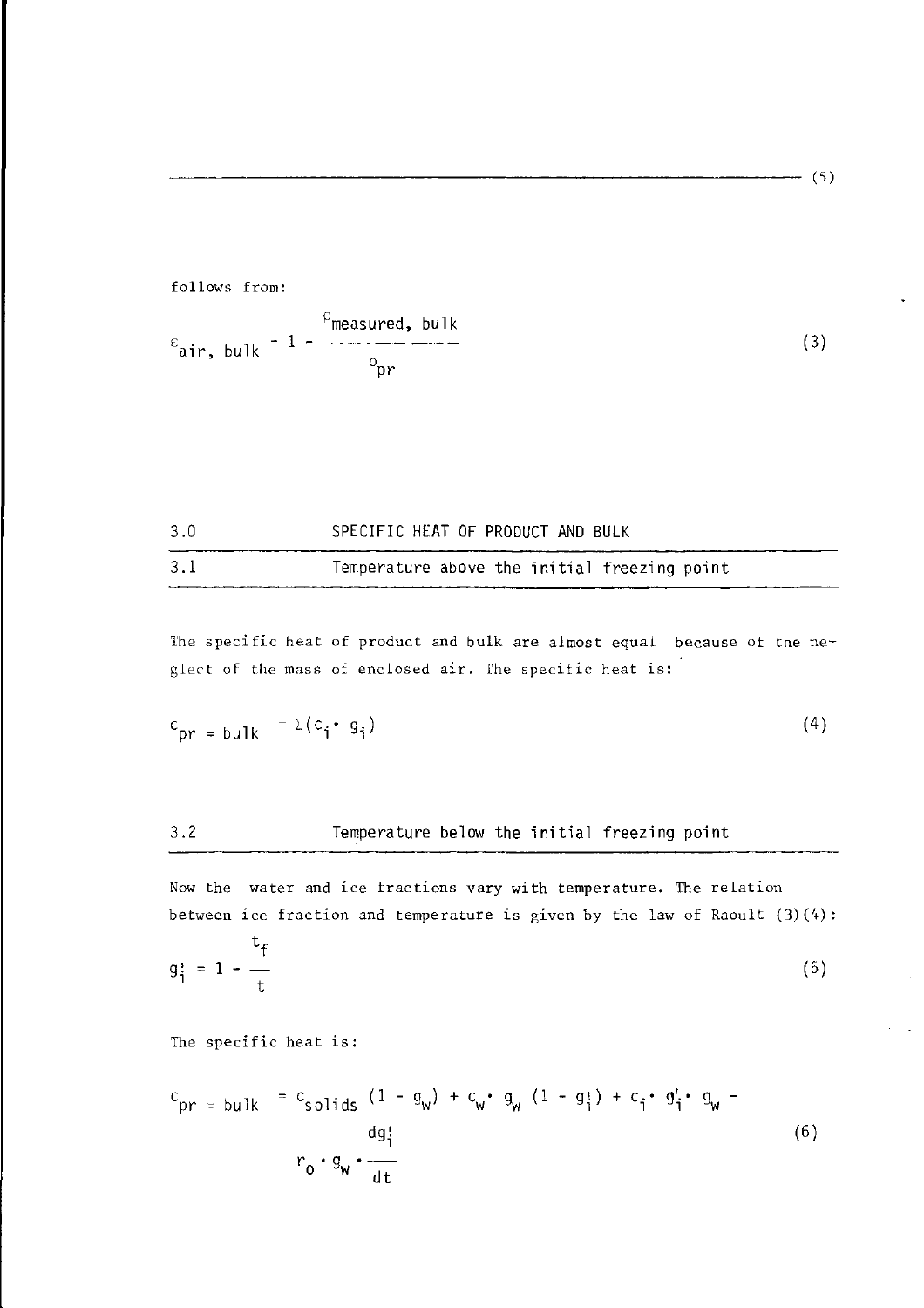(6)

Differentiation of equation 5 to t gives:

$$
\frac{dg_1^1}{dt} = \frac{t_f}{t^2}
$$

while the specific heat of the solid components (not ice) is :

 $(7)$ 

$$
c_{\text{solids}} = \frac{\Sigma(g_i \cdot c_i)}{\Sigma g_i}
$$

4.0 THERMAL CONDUCTIVITY OF PRODUCT

We use the equation of Eugen-Maxwell (5):

$$
\lambda_{1+2} = \frac{2 \cdot \lambda_1 + \lambda_2 - 2 \cdot \epsilon_2 (\lambda_1 - \lambda_2)}{2 \cdot \lambda_1 + \lambda_2 + \epsilon_2 (\lambda_1 - \lambda_2)} \cdot \lambda_1 \tag{9}
$$

The index 1 is related to the continuous phase and 2 to the disperse phase. Table 2 points out which components have index 1 or 2 in the different calculations, if  $g_W > 0,5$ .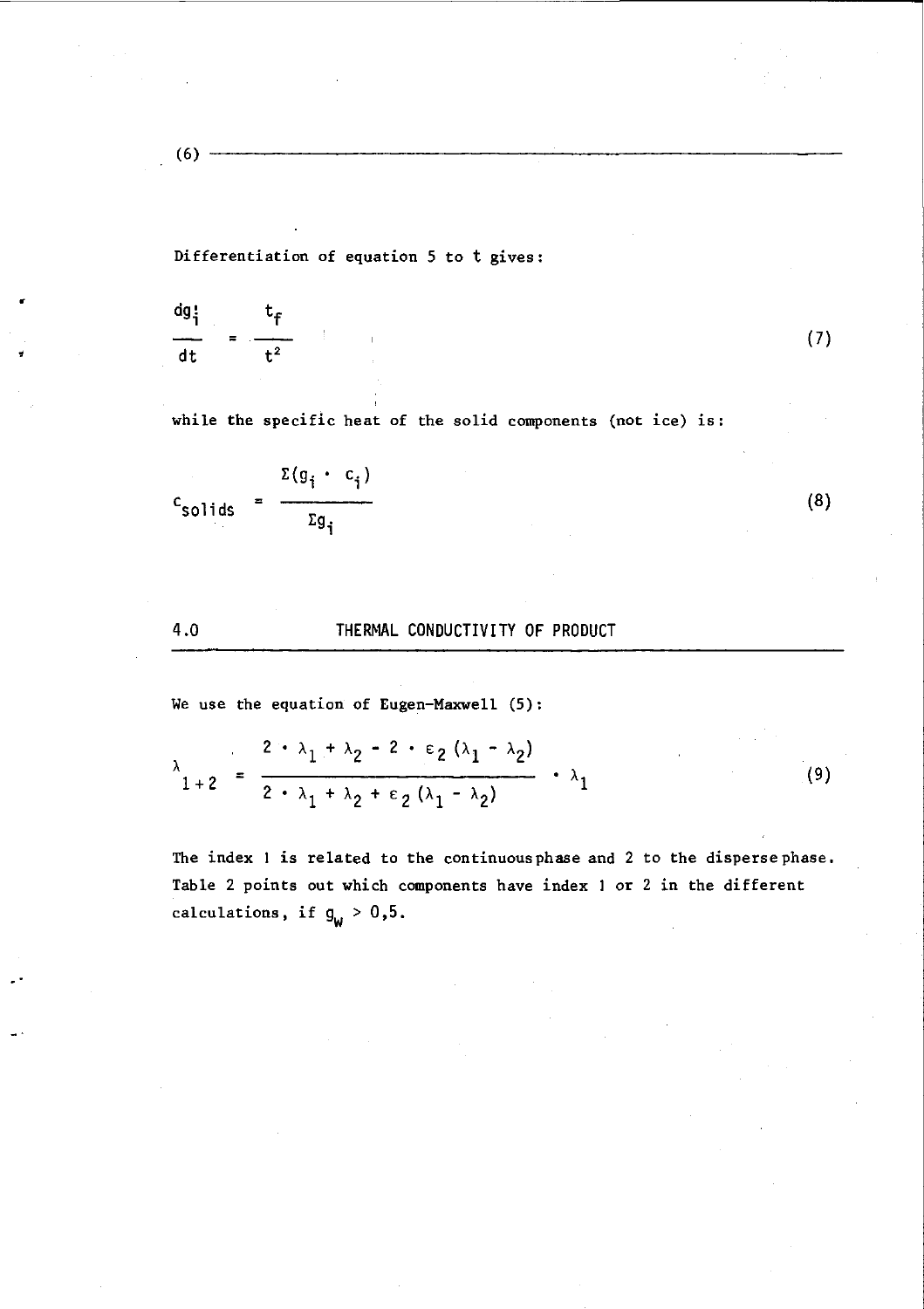| Table 2        |                                 |         |         |                        |                       |
|----------------|---------------------------------|---------|---------|------------------------|-----------------------|
| equa-<br>tion  | temperature $\lambda_{1+2}$     |         |         | $\lambda$ <sub>2</sub> | ${}^{c}2$             |
| 9a             | $t \geqslant t_{f}$             | flesh   | water   | protein                | protein + fat         |
| 9 <sub>b</sub> | $t > t_{\texttt{f}}$            | product | flesh   | air                    | air                   |
| 9 <sub>c</sub> | $t \leq t_f - \Delta T$ flesh   |         | ice     | water                  | water + carbohydrates |
| 9 <sub>d</sub> | $t \leq t_f - \Delta T$ product |         | flesh   | air                    | air                   |
| $9_{\rho}$     | all t                           | bulk    | product | air                    | air                   |

The value of  $\Delta T$  is approximately 0,5 K. The calculation of  $\lambda_{bulk}$  (t  $\leq t_f$ ) follows 3 steps: 1st  $9<sub>c</sub>$ , 2nd  $9<sub>d</sub>$ , 3rd **c** d e

The volume fraction of protein, fat and carbohydrates are:

$$
\varepsilon_{\mathbf{i}} = \frac{\rho_{\mathbf{pr}}}{\rho_{\mathbf{i}}} \quad \mathbf{g}_{\mathbf{i}} \tag{10}
$$

The volume fraction of water below the initial freezing point is :

$$
\varepsilon_{w} = \frac{\rho_{pr}}{\rho_{w}} \cdot g_{w} \cdot (1 - g_{\frac{1}{i}})
$$
 (11)

**(7)**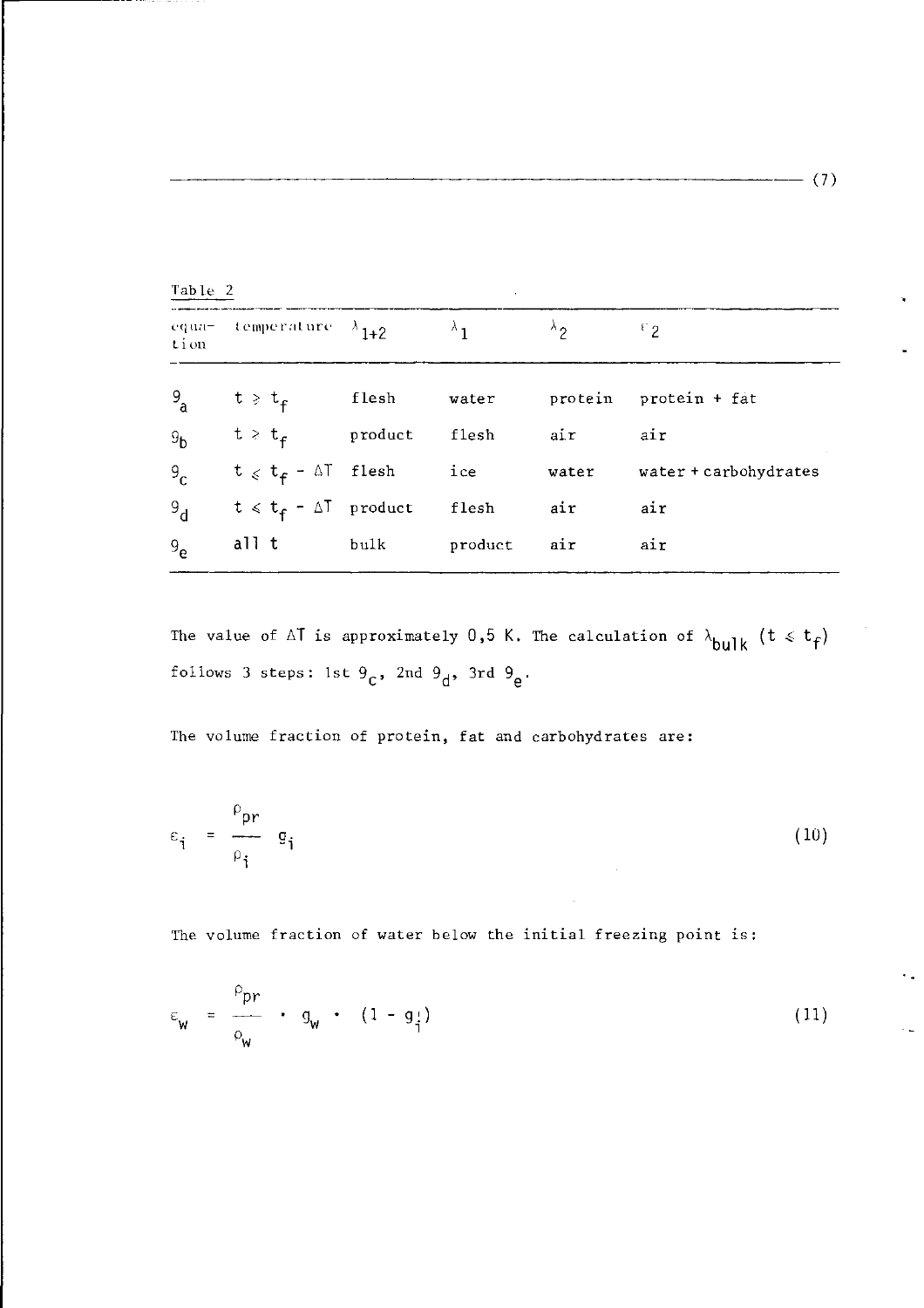.5.0 THERMAL DIFFUSIVITY

The thermal diffusivity is for all temperatures equal to:

 $\lambda$  $a =$  . (1  $p \cdot c$ 

6.0 ENTHALPY

At  $t = 0$ <sup>O</sup>C the zero point for the enthalpy of foods is chosen. Above the initial freezing point  $t_f$  the enthalpy is:

$$
h = t \cdot \Sigma(c_i - g_i)
$$
 (13)

Below the freezing point:

$$
h = \frac{t}{t_f} c_{pr} \cdot dt + t_f \cdot \Sigma(c_i \cdot g_i)
$$
 (14)

Substitution of equation 6 and 7 in equation 14 gives:

$$
h = c_{solids}(1-g_w) (t-t_f) + c_w \cdot g_w \cdot t_f \cdot 1n \frac{t}{t_f} + c_i \cdot g_w \cdot (t-t_f) - c_i \cdot g_w \cdot 1n \frac{t}{t_f}
$$
  
-  $r_0 \cdot g_w \cdot (1-\frac{t_f}{t}) + t_f \cdot \tilde{c}(c_i \cdot g_i)$  (15)

 $(8)$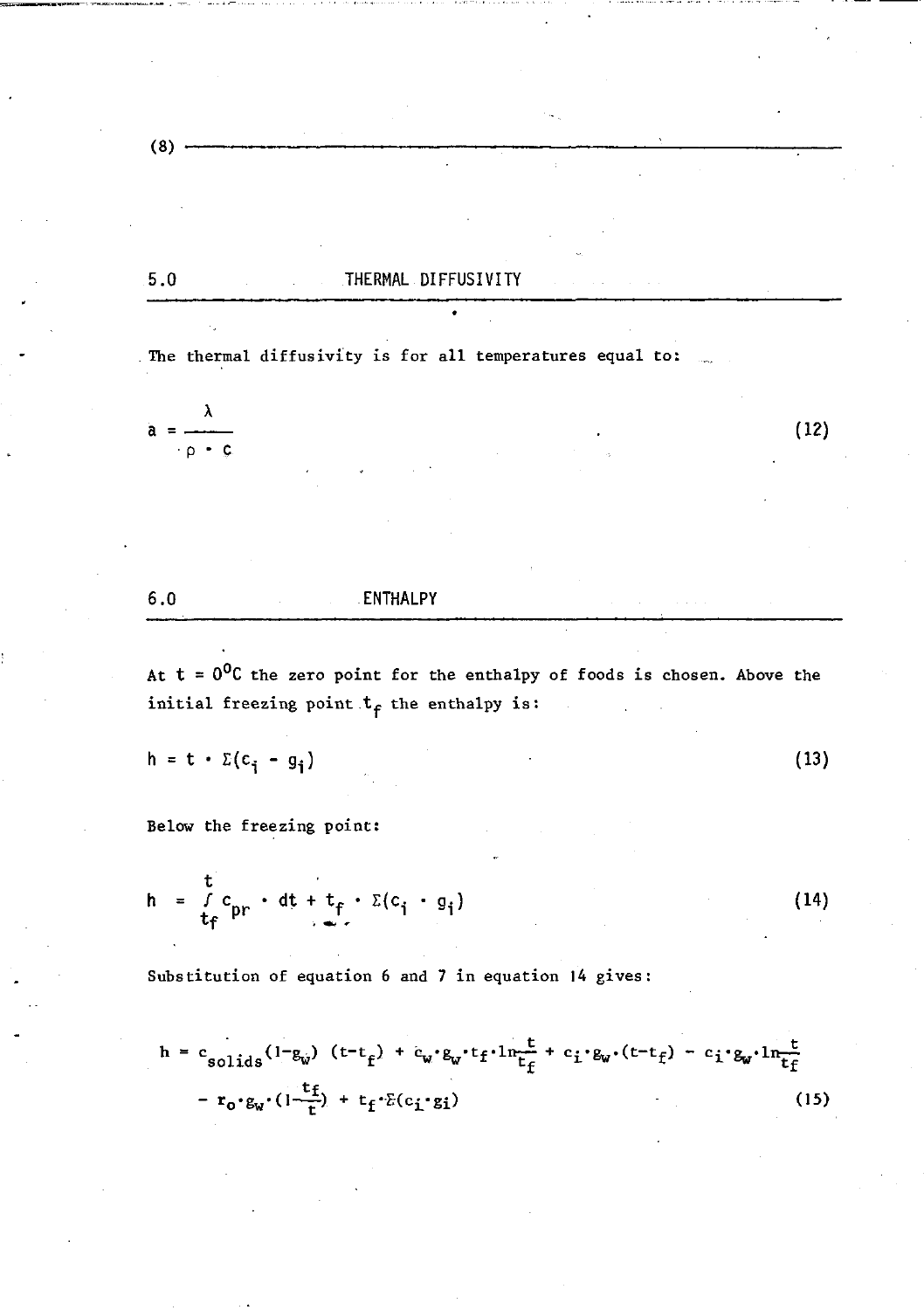7.0 EXAMPLE

The example is given for apple. Figure 1 to 5 give the results of the calculations. Report 1919 (6) discusses the difference between calculation and experimental values above the freezing point, and report. 2025 (7) shows that the calculated enthalpy is in good agreement with the measured enthalpy below the freezing point.

(9)

 $\lambda \in \mathbb{R}^N$ 

### 8.0 LITERATURE

- 1) **Har tog,** C. **den,** *Nederlandse Voedingsmiddelentabel.*
- *2) Produktgegevens groente en fruit, Sprenger Instituut, mededeling 30.*
- 3) Fikiin, A.G., *Sur les paramètres thermophysiques des produits alimentaires congelés. IIF, Annexe 1974-3, Bressanone.*
- **4) Heldman, D.R. and D.P. Gorby,** *Computer simulation of ice cream freezing, IIF3 Annexe 1974-3, Bressanone.*
- 5) Tye, R.P., *Thermal conductivity, Academic Press, London, 1969, Volume I + II.*
- **6) Beek, G. van en W. Verbeek,** *Berekening van thermofysische eigenschappen van tuinbouwprodukten uit hun samenstelling, Sprenger Instituut, rapport no. 1919 (1975)*
- 7) Verbeek, W., *Calorimetrische bepaling van het vriespunt*, de enthalpie *en de warmteproduktie van leliebollen cv. Enchantment na opslag bis temperaturen beneden het vriespunt, Sprenger Instituut, rapport no. 2025 (1978).*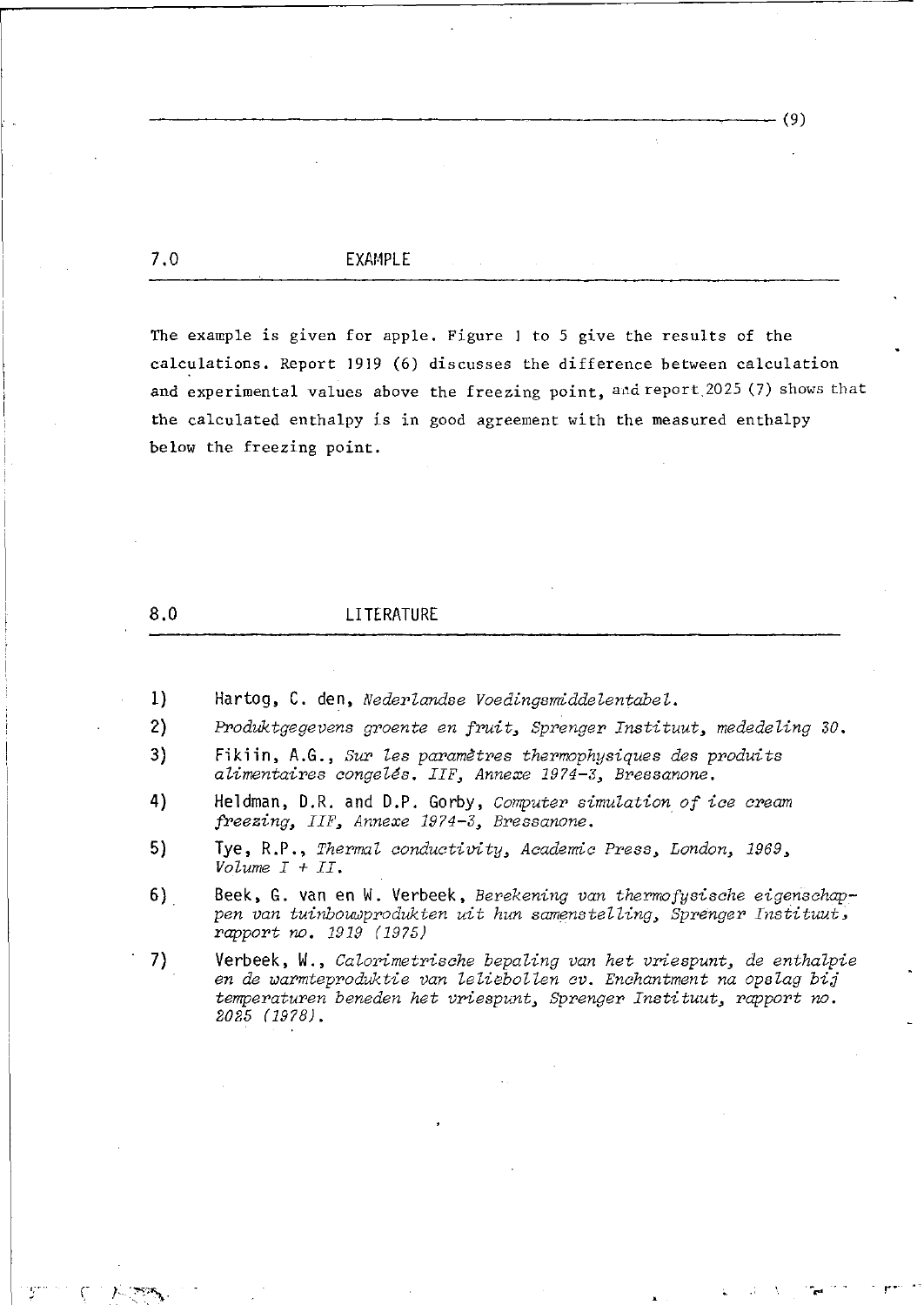|--|--|--|--|--|

 $\ddot{\phantom{a}}$ 

| a                | $m^2/s$                   | thermal diffusivity                  |
|------------------|---------------------------|--------------------------------------|
| C                |                           | $J/(kg + K)$ specific heat           |
| g                | kg/kg                     | mass fraction                        |
| h                | J/kg                      | enthalpy                             |
| $r_{o}$          | J/kg                      | latent heat of fusion                |
| $\mathbf t$      | $\mathbf{0}_{\mathsf{C}}$ | temperature                          |
| $t_{\mathsf{f}}$ | $\mathfrak{o}_\mathbb{C}$ | initial freezing point               |
| ΔT               | K                         | temperature difference               |
| E                | $m^3/m^3$                 | volume fraction                      |
| λ                |                           | $W/(m \cdot K)$ thermal conductivity |
| ρ                | kg/m <sup>3</sup>         | density                              |
|                  |                           |                                      |

**Wageni ngen, 20-09-1978 — GvB/WV/j1**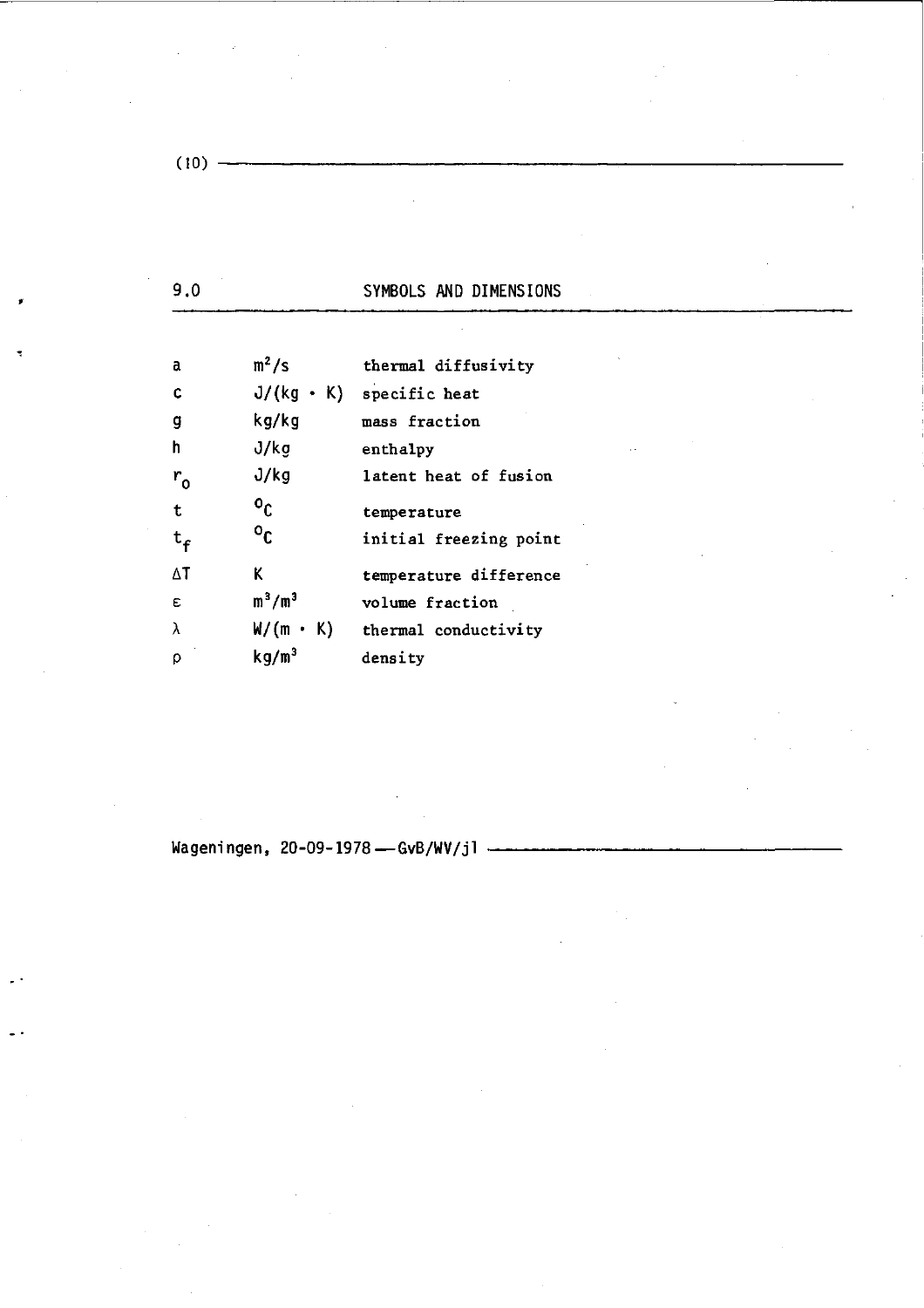| component    |     |     | frac-<br>tion | kg/m <sup>3</sup> | density specific heat<br>kJ/(kg·K) |
|--------------|-----|-----|---------------|-------------------|------------------------------------|
| protein      | (in | g)  | 0.000         | 1380              | 1,900                              |
| fat          | in  | g)  | 0.000         | 930               | 1,900                              |
| carbohydrate | īn  | g)  | 0.100         | 1550              | 1.220                              |
| Сa           | in  | mg) | 0,000         | 2400              | 0.840                              |
| Na           | in  | mg) | 0.000         | 2400              | 0.840                              |
| К            | in  | mg) | 0.001         | 2400              | 0.840                              |
| rest         | in  | g)  | 0.028         | 1550              | 1.220                              |
| water        | īn  | g)  | 0.870         | 1000              | 4.182                              |

------

Composition of the apple

Initial freezing poin Density and porosi -1°C

 $\sim$ 

|              |                                 | product     | bulk        |
|--------------|---------------------------------|-------------|-------------|
| porosity (in | density (in kg/m <sup>3</sup> ) | 800<br>23.7 | 500<br>37.5 |

 $\bullet$ 

 $\ddot{\phantom{0}}$  .

 $\ddot{\phantom{1}}$  .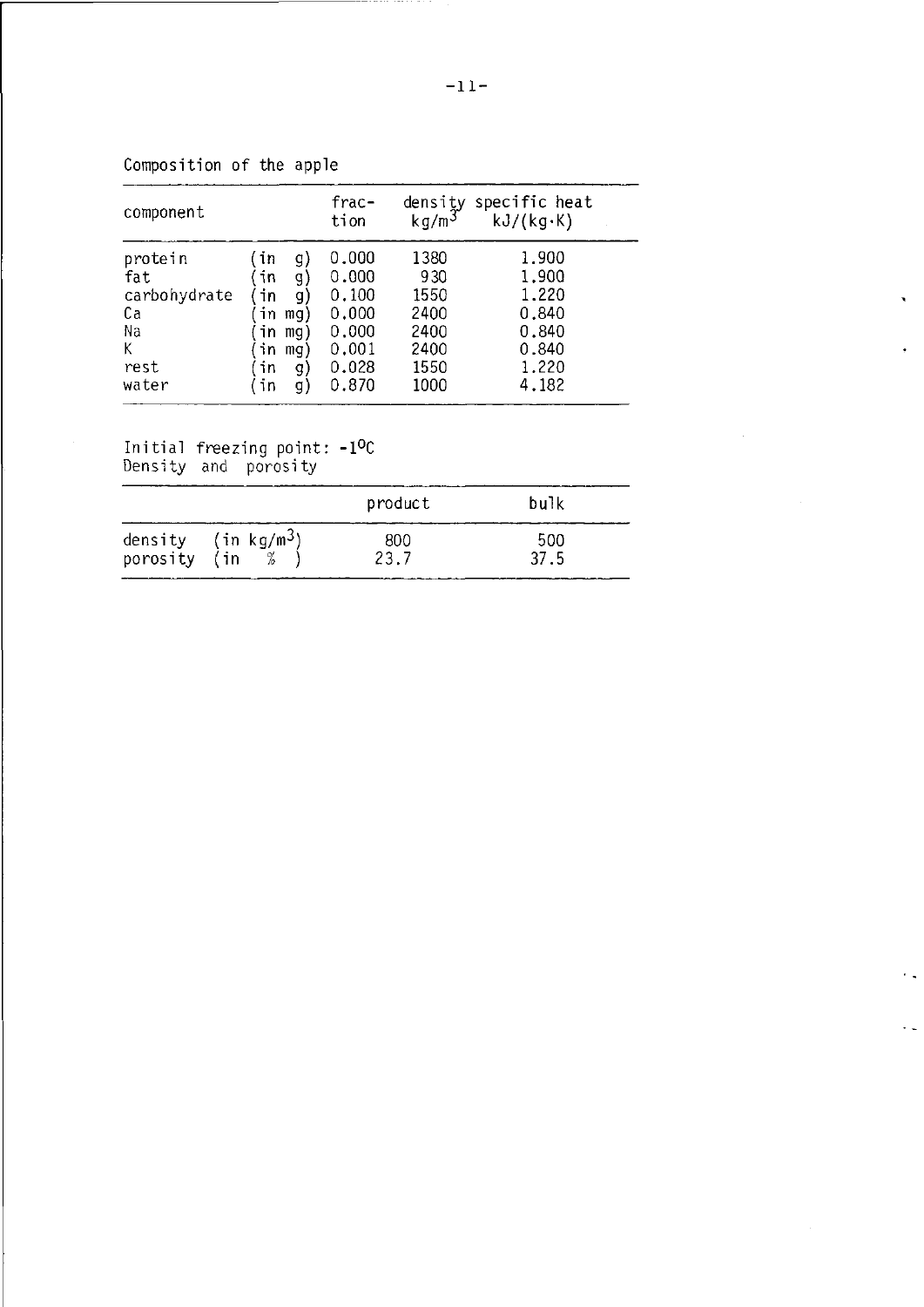|              |                                       |                                  | 1(p)                  | a(p)                                                                  |                | 1(b) a(b)                                                     |                     |
|--------------|---------------------------------------|----------------------------------|-----------------------|-----------------------------------------------------------------------|----------------|---------------------------------------------------------------|---------------------|
| temp.        | $\mathbf k$ $\mathbf J$               | k J -                            |                       | ™2                                                                    |                | m2                                                            |                     |
| ′C           |                                       |                                  |                       |                                                                       |                |                                                               | $\langle 7 \rangle$ |
|              | kg≅                                   | $kg$ . $K^{\cdots}$              |                       | maKu umumum                                                           | m. K           |                                                               |                     |
| 20.0         | 76                                    | 3.80                             | 0.42                  | $1.38E - 07$                                                          |                | "0.24" 1.24E-07                                               | 0.5                 |
| 15.0         | 57                                    | 3.80                             | 0.42                  | 1.36E-07                                                              | 0.23           | 1.23E-07                                                      | 0.5                 |
| 10.0         | 38                                    | $-3.80$                          | $0.41$ $-$            | $1.34E - 07$                                                          | 0.23           | $1:21E-07$                                                    | 0.5                 |
| 5.0          | 19                                    | 3.80                             | 0.40                  | $1.32E - 07$                                                          | 0.23           | 1.19E-07                                                      | 0.5                 |
| - 0.0        | ு⊙                                    | $--3.80$                         | 0.40                  | $1.31E - 07$                                                          | $0.22$         | $1.17E - 07$                                                  | 0.5                 |
| $-1.0$       | --4                                   | 3.80                             | 0.40                  | $1.30E - 07$                                                          | 0.22           | 1.17E-07                                                      | 0.5                 |
| $-1.5 - 103$ |                                       | $-132.75$                        | 0.40                  | $3.73E - 09$                                                          | $0.22$ –       | $3.35E - 09$                                                  | 33.8                |
| -1.6         | $-115$                                | 116.99                           | 0.89                  | 9.50E-09                                                              | 0.48           | $8.24E - 09$                                                  | 38.0                |
| -1.7 -126    |                                       | 103.92                           |                       | $0.92$ $-1.10E-08$                                                    |                | $0.50$ $9.57E - 09$                                           | 41.6                |
| $-1.8$       | $-136$                                | 92.96                            | 0.95                  | 1.27E-08                                                              | 0.51           | $1.10E - 08$                                                  | 44.9                |
|              | <b>−1.9…−144…</b> …                   | 83.69 -------                    | $0.97$                | $1.44E - 08$                                                          |                | $0.52 \dots 1.25E - 08$                                       | 47.8                |
| $-2.0$       | $-152$                                | 75.77                            | 0.99                  | 1.63E-08                                                              | 0.54           | $1.41E - 08$                                                  | 50.5                |
|              | $-2.1 - 160$                          | $68.95$                          | $-1.201$ and $-1.201$ | $1.83E - 08$                                                          |                | 0.55 - 1.58E-08                                               | 52.8                |
| $-2.2$       | $-166$                                | 63.04                            | 1.03                  | $2.04E - 08$                                                          | 0.56           | 1.76E-08                                                      | 55.0                |
|              | <b>−2.3 − −172 −−</b>                 | 57.88                            | 1:05                  | $2.26E - 08$                                                          |                | $0.57$ $1.95E-08$                                             | 57.0                |
| $-2.4$       | $-178$                                | 53.35                            | 1.06                  | $2.48E - 08$                                                          | 0.57           | $2.15E-08$                                                    | 58.8                |
|              | -2.5 - 183                            | 49.35.                           | 1.08                  | $2.72E - 08$                                                          |                | $0.58$ $2.35E - 08$                                           | 60.5                |
| -2.6         | -187                                  | 45.81                            | 1.09                  | 2.97E-08                                                              | 0.59           | $2.56E - 08$                                                  | 62.0                |
|              | <del>፡፡ 2. 7 ······ 192 ··</del> ···· | 42.64                            |                       | $3.23E - 08$                                                          | $0.60^{\circ}$ | 2.79E-08                                                      | 63.4                |
| $-2.8$       | -196                                  | 39.81                            | 1.12                  | 3.50E-08                                                              | 0.60           | $3.02E - 08$                                                  | 64.7                |
|              |                                       | -2.9-----200-----37.27           | $1 - 13$              | $3.78E - 08$                                                          |                | $0.61$ $-3.26E-08$                                            | 66.0                |
| $-3.0$       | -203                                  | 34.98                            | 1.14                  | $4.06E - 08$                                                          | 0.61           | $3.50E - 08$                                                  | 67.1                |
|              | -3.1----207                           | -32.90 -                         |                       | -1.15--- 4.36E-08                                                     |                | 0.62 3.75E-08                                                 | $68.2^{\circ}$      |
| $-3.2$       | $-210$<br>-3.3----213-----            | 31.02                            | 1.16                  | 4.66E-08                                                              | 0.62           | 4.01E-08                                                      | 69.2                |
|              | $-216$                                | -29.30-                          | $1 - 17$              | <b>4.97E-08</b>                                                       |                | $0.63$ $-4.28E-08$                                            | 70.1                |
| $-3.4$       |                                       | 27.73                            | 1.18                  | $5.29E - 08$                                                          | 0.63           | 4.56E-08                                                      | 71.0                |
| -3.6         | $-221$                                | -3.5----218 ----- 26.30<br>24.98 | $1 - 18$<br>1.19      | $5.62E - 08$                                                          | 0.64           | 4.84E-08<br>5.13E-08                                          | 71.9                |
|              |                                       | -3.7 - 223 - 23.76               | $1.20$ mm             | 5.95E-08<br>$6.30E - 08$                                              | 0.64           | $0.64$ $-.5.42E-08$                                           | 72.7                |
| -3.8         | $-225$                                | 22.64                            | 1.21                  | $6.65E - 08$                                                          | 0.65           | $5.72E - 08$                                                  | 73.4<br>74.1        |
|              |                                       |                                  |                       | -------3.9-------228------21.61----------1.21--------7.01E-08-------- |                |                                                               |                     |
| $-4.0 -230$  |                                       | 20.65                            | 1.22                  | $7.37E - 08$                                                          | 0.66           | $0.65$ $-6.03E-08$<br>$6.34E - 08$                            | 74.8<br>75.5        |
|              |                                       |                                  |                       |                                                                       |                | $-246 - 14.00 - 1.27 - 1.135 - 07 - 0.68 - 9.755 - 08 - 80.5$ |                     |
| $-10.0$      | -286                                  | 5.04                             | 1.40                  | 3.46E-07                                                              | 0.75           | 2.97E-07                                                      | 90.5                |
|              |                                       |                                  |                       |                                                                       |                |                                                               |                     |
| $-20.0$      | -320                                  | 2.69                             | 1.51                  | 7.01E-07                                                              | 0.81           | 6.01E-07                                                      | 95.5                |
|              |                                       |                                  |                       |                                                                       |                | $1.55 - 8.17E - 07 - 6.83 - 9.99E - 07 - 96.5$                |                     |
| $-30.0$      | -345                                  | 2.19                             | 1.59                  | <b>9.09E-07</b>                                                       | 0.85           | <b>7.78E-07</b>                                               | 97.1                |
|              |                                       |                                  |                       |                                                                       |                |                                                               |                     |
| $-40.0$      | -367                                  | 1.96                             | 1.66                  | $1.06E - 06$                                                          | 0.89           | 9.05E-07                                                      | 98.0                |
|              |                                       |                                  |                       |                                                                       |                |                                                               |                     |

Explanation of symbols and indice

- h = enthalpy
	- = specifi c heat
- 1 = thermal conductivity
- a = thermal diffusivity<br>of product<br>of bulk
- (P) =
- (b) =

c

g = ic e fraction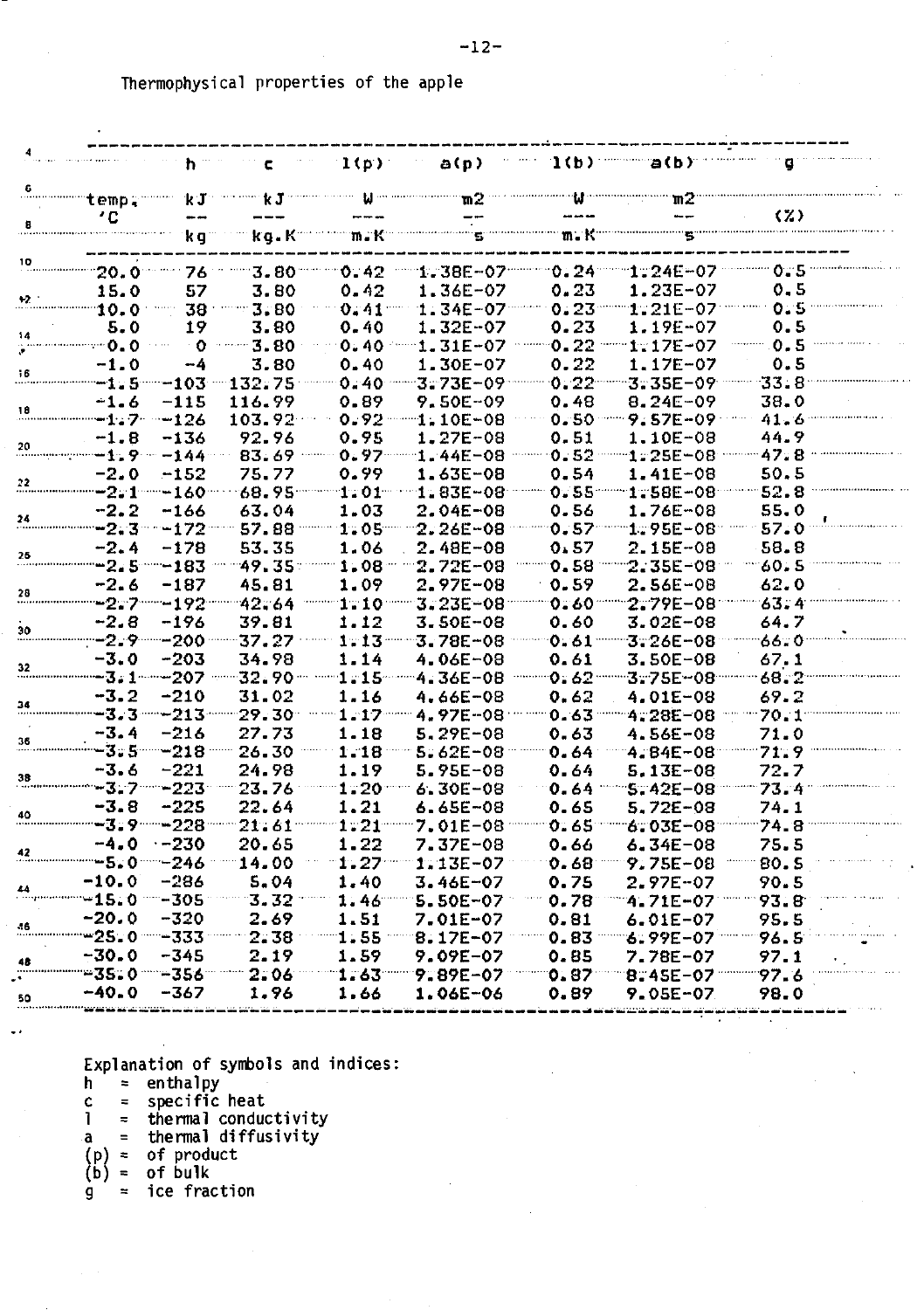







Fig. 3 Fig.  $4$